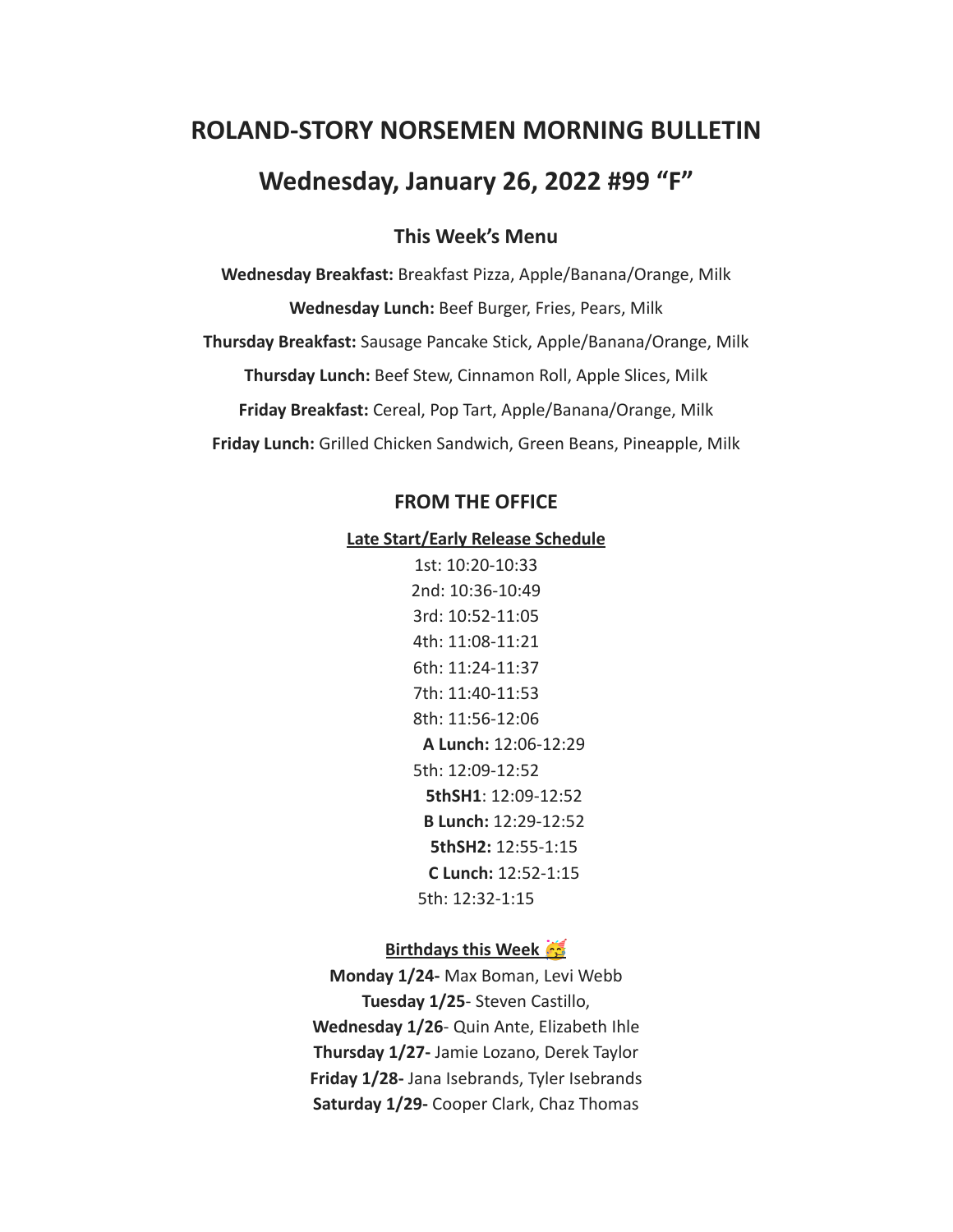# **SWEET WEEK JAN 31st- Feb. 4th!**

January 31st - 4th is Roland-Story's **SWEET WEEK!** We'll kick off the week with a winter activities assembly and have an introduction of the Sweetheart Court during Monday's Seminar! Order a **CRUSH** for someone who is "**Crushin' it"** or for your crush during lunches Mon.- Thursday to be delivered to 1st hours on Friday! Senior boys (Senior girls coaching) sign up in Mr. Bowman's room for the Powder-Tuff volleyball competition on Friday! Friday night is **RED OUT** at the basketball games and the Sweetheart Ball is on Saturday, Feb. 5th!

#### **DRESS UP DAYS:**

Monday - PJ Day! Tuesday - Anything but a Backpack Day! Wednesday (2/2/22) – Twin Day!  $\frac{12}{10}$ Thursday – Country Vs. Country Club Day! Friday – RED OUT!

**Dance Request** will be available in the office starting on Monday 1/24. They are due back to the office by Thursday 2/3.

**Help your classmates get to Disney!** Take the ACT practice test for \$25. [Click](https://drive.google.com/file/d/1oPqWQ0VvsIc-NVR9cIZGWUySp5CiMbtD/view?usp=sharing) here for more information!



**Time to sign up for S2 Big Buddies Program.** [Click](https://docs.google.com/forms/d/e/1FAIpQLScEfMWk-lsFYGzpe0Yn6ky9dqYu7j6368TGcUHByQAIutY4OA/viewform?usp=sf_link) here to sign up!

#### **RS students, do you need extra support?**

**Virtual College Coach Program:** Virtual assistance appointments are now available! Students can learn more about our virtual assistance programs here. They can schedule an appointment here to receive assistance with any of the following; FAFSA completion, college applications, financial aid offers, scholarships, etc. Students can also opt-in to our texting program to receive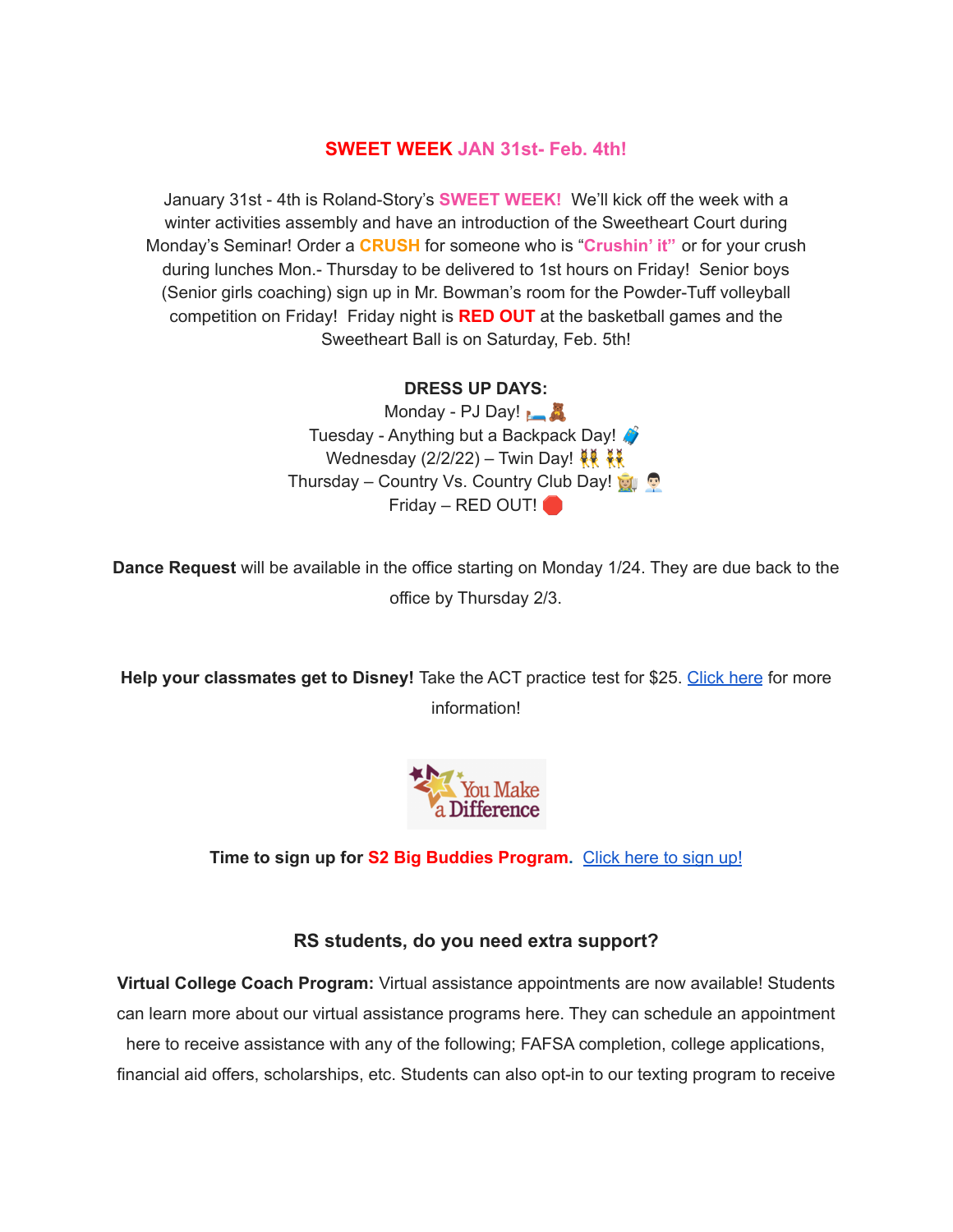nudges and ask specific questions throughout the college-going process. Student Leaders and Access Coaches can promote and assist students in signing up for these services.



# **[COUNSELOR FOLDER](https://docs.google.com/document/d/1vmwczNPbDzXe9vFaG5LJMQ7NYDv-i4oQJHybqA65TUc/edit?usp=sharing) (9-12)-Click here**

**Local Scholarships**

\*Key [Cooperative](https://storcoopmediafilesprd.blob.core.windows.net/atlasportals/all-media/keycoope/website/documents/2021-2022-scholarship-packet.pdf) Scholarship- \$1,000 due 3/28 \*Story City American Legion Auxiliary [Scholarship-](https://docs.google.com/document/d/1mrTNcze4j66xlxg-M87WORerMOc7lhPxYQRvWYQXnBI/edit?usp=sharing) \$Varies due 3/4 **ATHLETIC ACTIVITIES FOR THE WEEK**

# **Thursday 1/27/22**

JV/Varsity Wrestling Quad @ Iowa Falls-Alden High School 6:00pm JV Girls Basketball @ Greene County High School 4:30pm Varsity Girls Basketball @ Greene County High School 6:00pm Varsity Boys Basketball @ Greene County High School 7:30pm

# **Friday 1/28/22**

JV Girls Basketball @ Saydel High School 4:30 JV Boys Basketball @ Saydel High School 4:30pm JV2 Boys Basketball @ Saydel High School 5:45pm Varsity Girls Basketball @ Saydel High School 6:00pm Varsity Boys Basketball @ Saydel High School 7:30pm JV Wrestling Tournament @ Roland Story High School 5:00pm

# **Saturday 1/29/22**